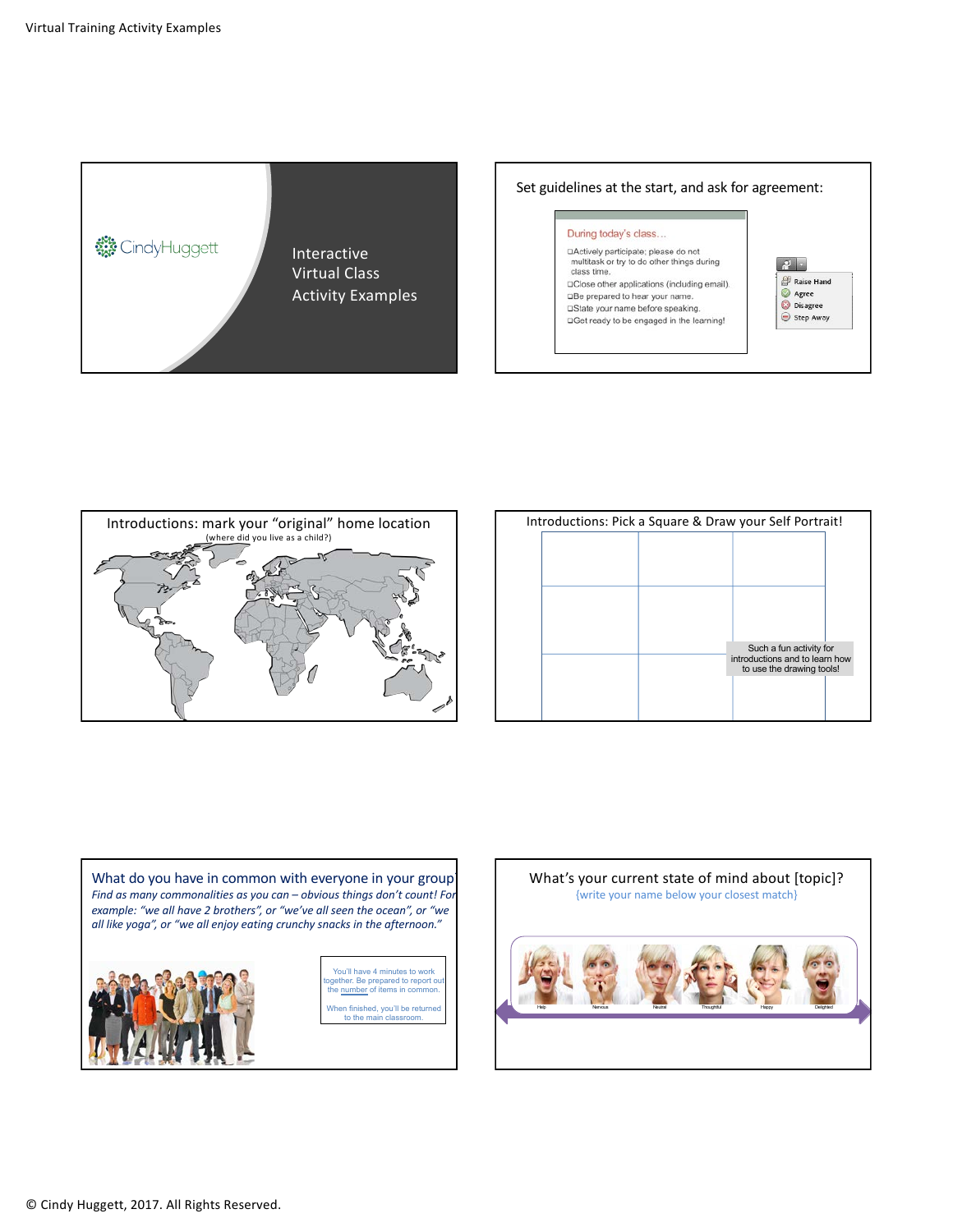

Together with your partner(s), discuss and take notes:  $\square$ What words would you use to describe this live event so far?  $\Box$ How often have you been asked to participate/interact? Why?  $\square$ What types of things have you been asked to do? Why?  $\square$ What specific interaction techniques seem important?  $\square$ What other comments/observations do you have?

## How should each prepare for a virtual event? FACILITATORS ATTENDEES

**Team Whiteboard Activity: Assign ½ of class to each side, Ask them to individually post ideas Have them pick a spokesperson to report out highlights**

**Examples: Materials, Environment, Communication, Technology, etc.** 

| In groups, discuss what specifically can we do to design for the participant experience? |                                                                                                                                                                                      |
|------------------------------------------------------------------------------------------|--------------------------------------------------------------------------------------------------------------------------------------------------------------------------------------|
| $ISOLATED = > CONNECTED$                                                                 | <b>UNCERTAIN =&gt; CONFIDENT</b>                                                                                                                                                     |
| OVERWHELMED= > SIMPLIFIED                                                                | $DISTRACTER$ => $ENGAGFD$<br>Use breakouts for<br>brainstorming activities. Be<br>sure to assign a group leader in<br>advance, who will nominate a<br>scribe, keep time & report out |

## Polling for Points

- $\Box$  Use poll questions to check learning throughout session
- □ Each correct answer equals 1 point (participants keep track of their own points)
- $\Box$ End of class most points gets a "prize"



| Red = What will stop you from implementing your action plan?<br>Red Light,<br>Yellow Light,<br>Green Light<br>Yellow= What approvals do you need? | These activity examples<br><b>整</b> CindyHuggett<br>provided courtesy of<br>Cindy Huggett, CPLP<br>For more information ar<br>resources, visit<br>www.cindyhuggett.com |
|---------------------------------------------------------------------------------------------------------------------------------------------------|------------------------------------------------------------------------------------------------------------------------------------------------------------------------|
| Green= What's the first thing you can do to get started?                                                                                          |                                                                                                                                                                        |